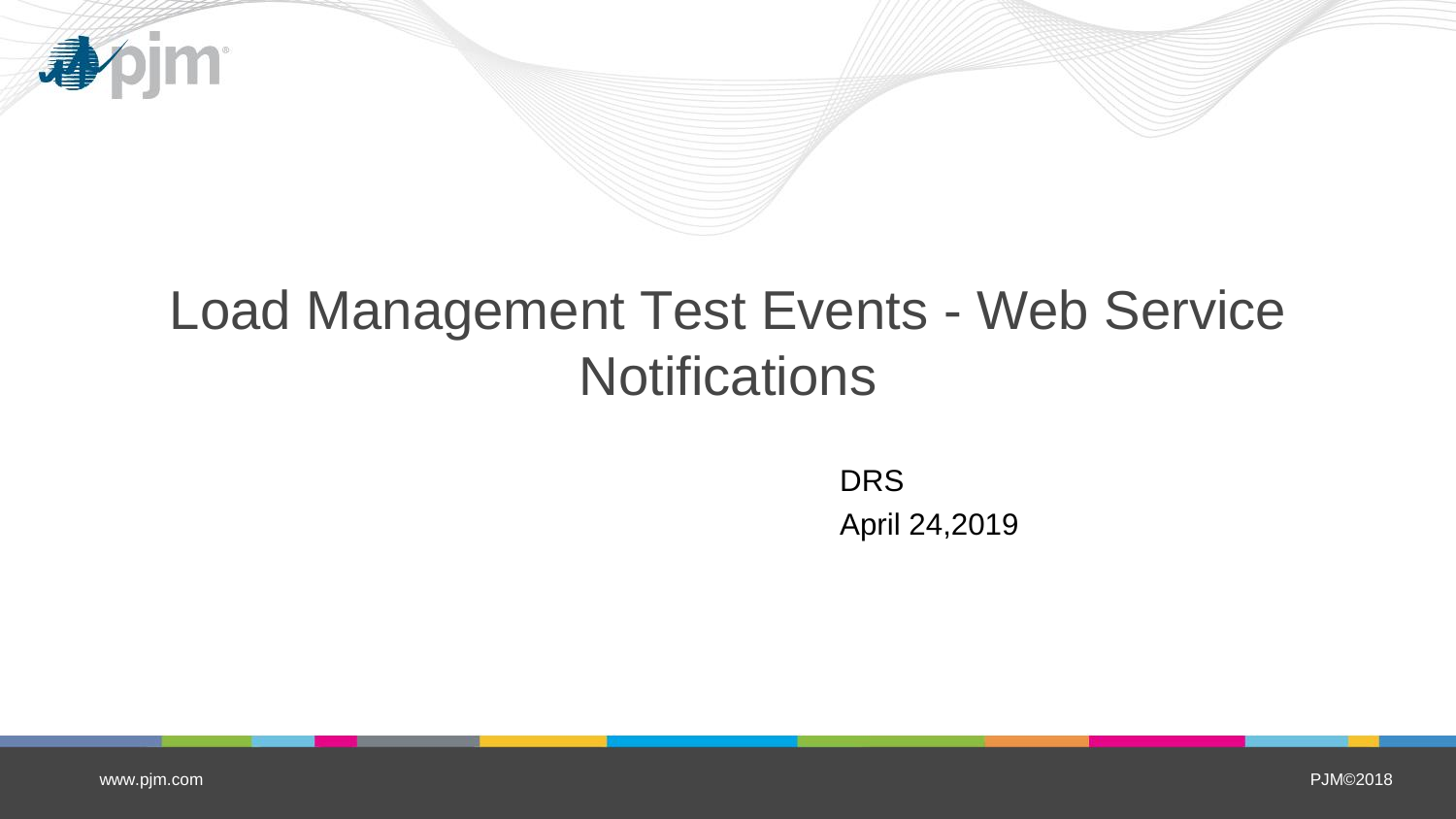

# LM Test Event Communication Drivers

- Few actual Load Management events
	- Low frequency/High impact
	- ‒ Lack of exercise, personnel turnover, inexperience, etc.
	- ‒ Rust sets in
- Allows for more exercise of PJM/CSP event communications
- CSP initiates Test Events through existing DR Hub Test Event functionality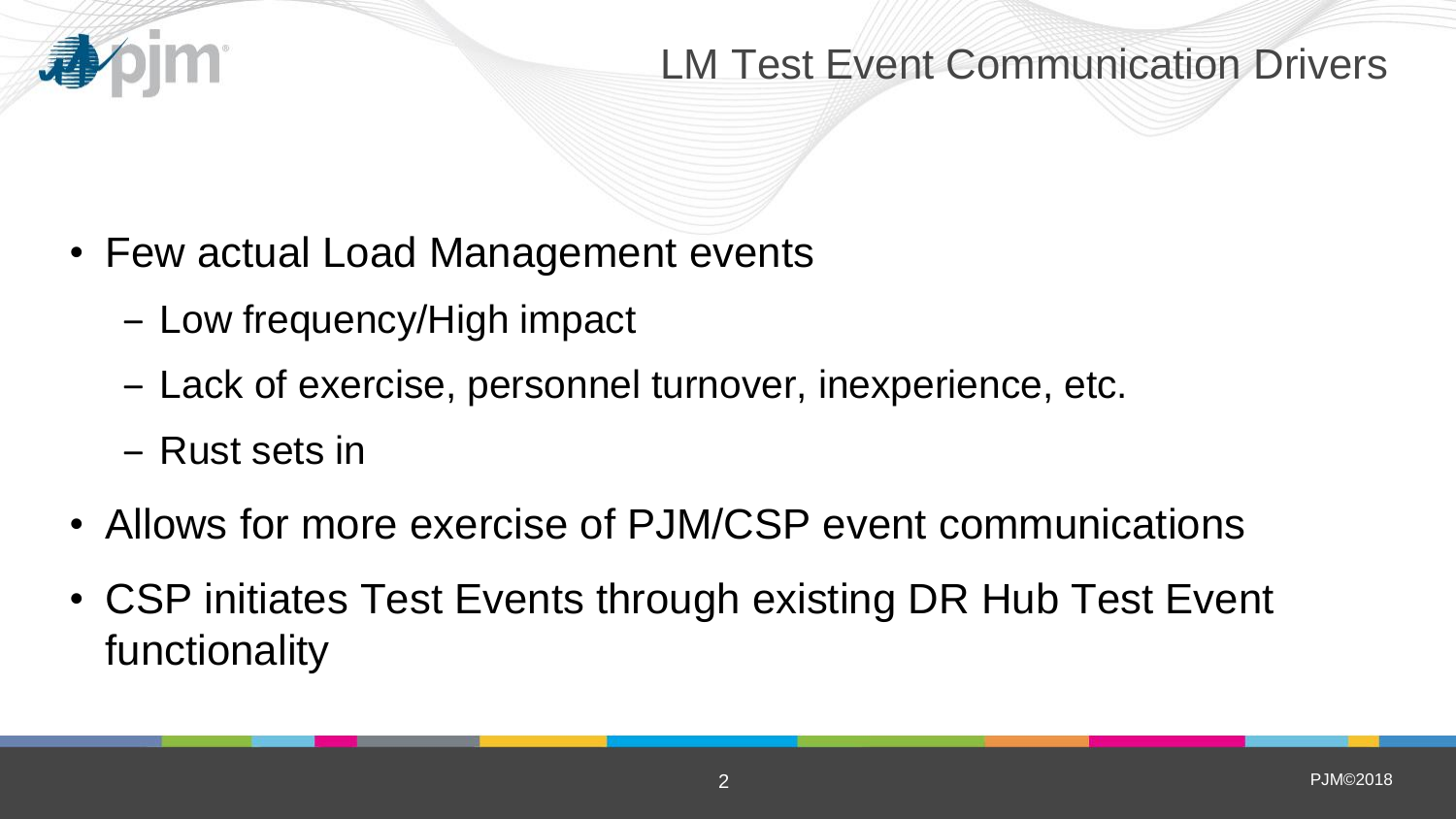

## Schedule Test Event

| My Tools $\blacktriangledown$   | Stage Jefferson      |                                                 |                                                                                                                     |                                      |                         |                                                   |                          |                          | <b>Excess Contract Contract Contract Contract Contract Contract Contract Contract Contract Contract Contract Contract Contract Contract Contract Contract Contract Contract Contract Contract Contract Contract Contract Contrac</b> | Contact   Help                              |
|---------------------------------|----------------------|-------------------------------------------------|---------------------------------------------------------------------------------------------------------------------|--------------------------------------|-------------------------|---------------------------------------------------|--------------------------|--------------------------|--------------------------------------------------------------------------------------------------------------------------------------------------------------------------------------------------------------------------------------|---------------------------------------------|
| <b>尋</b> pjm                    | DR Hub               |                                                 |                                                                                                                     |                                      |                         |                                                   |                          |                          |                                                                                                                                                                                                                                      | Feedback                                    |
|                                 |                      |                                                 |                                                                                                                     | <b>Event Search</b><br>$\mathcal{P}$ |                         |                                                   |                          |                          |                                                                                                                                                                                                                                      |                                             |
| Locations<br>Tasks              | Registrations        | Events<br><b>Meter Data</b>                     | <b>Energy Settlements</b>                                                                                           | Compliance<br><b>Dispatch Groups</b> |                         | <b>Account and Users</b><br>Reports               | <b>RERRA</b>             |                          |                                                                                                                                                                                                                                      |                                             |
| From 04/06/2018                 | To 04/13/2018        | Refresh<br>Reset                                |                                                                                                                     |                                      |                         |                                                   |                          |                          |                                                                                                                                                                                                                                      | New Test Event<br>$CSV = 8$ XML $= 8$       |
| Event ID<br>Θ<br><b>Actions</b> | Notify Time $\Theta$ | Start Time ▼                                    | End time $\Theta$                                                                                                   | <b>Event Type</b><br>All             | $\mathbf{v}$            | <b>Status</b><br>All<br>$\boldsymbol{\mathrm{v}}$ | Reg ID                   | <b>Registration Name</b> | All                                                                                                                                                                                                                                  | <b>Dispatch Group</b><br>$\pmb{\mathrm{v}}$ |
|                                 | My Tools             | Admin $\Psi$<br><b>Stage Jefferson</b>          |                                                                                                                     |                                      |                         |                                                   |                          |                          |                                                                                                                                                                                                                                      |                                             |
|                                 | DR Hub               |                                                 |                                                                                                                     |                                      |                         |                                                   |                          |                          |                                                                                                                                                                                                                                      |                                             |
|                                 | <b>Event Detail</b>  |                                                 |                                                                                                                     |                                      |                         |                                                   |                          |                          |                                                                                                                                                                                                                                      |                                             |
|                                 | Locations<br>Tasks   | Events<br><b>Registrations</b>                  | <b>Meter Data</b>                                                                                                   | <b>Energy Settlements</b>            | Compliance              | <b>Dispatch Groups</b>                            | <b>Account and Users</b> | <b>Reports</b>           | <b>RERRA</b>                                                                                                                                                                                                                         |                                             |
|                                 | Cancel               | Save                                            |                                                                                                                     |                                      |                         |                                                   |                          |                          |                                                                                                                                                                                                                                      |                                             |
|                                 | Event ID             |                                                 | <b>Current Status</b><br>Scheduled<br>$\mathbf{v}$<br>Select One<br><b>Update Status</b><br>$\overline{\mathbf{v}}$ |                                      |                         |                                                   |                          |                          |                                                                                                                                                                                                                                      |                                             |
|                                 | Event Type           | <b>TEST Load Management Summary</b>             |                                                                                                                     |                                      |                         |                                                   |                          |                          |                                                                                                                                                                                                                                      |                                             |
|                                 | <b>Event Date</b>    | 04/20/2019                                      | Product                                                                                                             |                                      | Capacity Performance DR | $\blacktriangledown$                              |                          |                          |                                                                                                                                                                                                                                      |                                             |
|                                 | <b>Start Time</b>    | $\mathbf{v}$<br>$ 00\rangle$<br>13 <sup>°</sup> |                                                                                                                     | 60<br>Duration (min)                 |                         |                                                   |                          |                          |                                                                                                                                                                                                                                      |                                             |
|                                 | <b>CSP</b>           | $\blacktriangledown$<br>Select One              | Zone                                                                                                                | AECO                                 |                         |                                                   |                          |                          |                                                                                                                                                                                                                                      |                                             |
| 102018                          |                      |                                                 |                                                                                                                     |                                      | 3                       |                                                   |                          |                          |                                                                                                                                                                                                                                      | <b>PJM©2018</b>                             |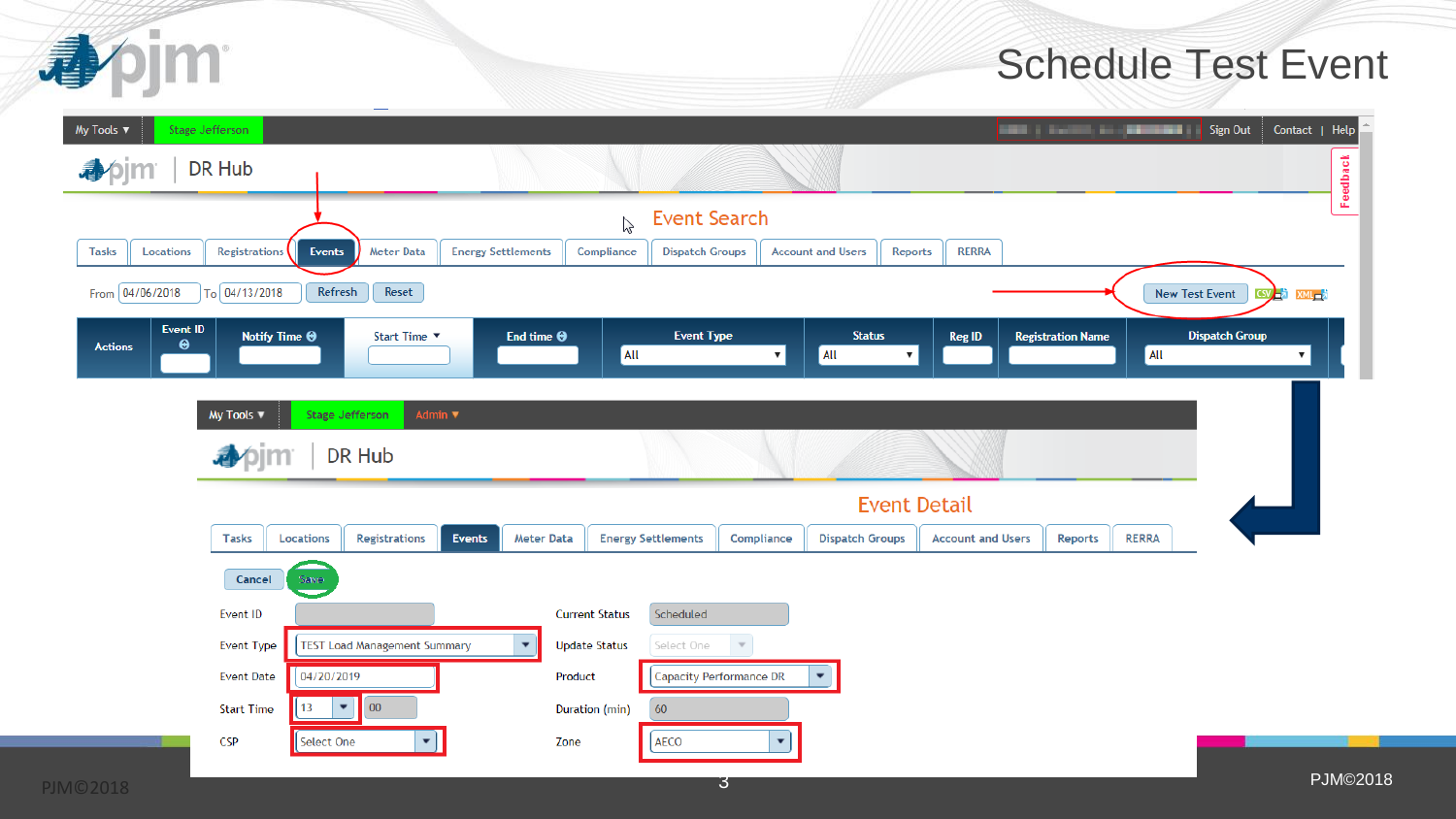# Schedule Test Event via Web Services

| $\leq$ -- Revised format for Event Creation or Update --><br>xml version="1.0" encoding="UTF-8" standalone="yes"?<br><ns2:testloadmanagementsummary xmlns:ns2="http://drhub.pjm.com/"><br/><testloadmanagementeventinfo><br/><!-- Add Event Id to Update and Existing Test Event --></testloadmanagementeventinfo></ns2:testloadmanagementsummary> | Revised format for Event Creation or Update<br>xml version="1.0" encoding="UTF-8" standalone="yes"?<br><ns2:testloadmanagementsummary xmlns:ns2="http://drhub.pjm.com/"><br/><testloadmanagementeventinfo><br/><!-- Add Event Id to Update and Existing Test Event --><br/><eventid>991563</eventid></testloadmanagementeventinfo></ns2:testloadmanagementsummary> |  |  |  |  |  |
|----------------------------------------------------------------------------------------------------------------------------------------------------------------------------------------------------------------------------------------------------------------------------------------------------------------------------------------------------|--------------------------------------------------------------------------------------------------------------------------------------------------------------------------------------------------------------------------------------------------------------------------------------------------------------------------------------------------------------------|--|--|--|--|--|
| <eventid>991563</eventid><br><eventdate>2019-04-18T04:00:00</eventdate><br><eventtype>TEST LOAD MANAGEMENT SUMMARY</eventtype><br><starttime>10:00:00</starttime><br><regproduct>CAPACITY PERFORMANCE DR</regproduct><br>$\langle$ zone> $PSEG<$ /zone>                                                                                            | $\le$ eventDate>2019-06-02T00:00:00.000-04:00<br><eventtype>RETEST_LOAD_MANAGEMENT_SUMMARY</eventtype><br><starttime>15:00:00</starttime><br><regproduct>CAPACITY PERFORMANCE DR</regproduct><br>$<$ zone $>$ AECO $<$ /zone $>$<br>Status is Optional for Creation. Scheduled is Default<br><status>SCHEDULED</status>                                            |  |  |  |  |  |
| Status is Optional for Creation<br><status>SCHEDULED</status><br><br>                                                                                                                                                                                                                                                                              | <retestregistrations><br/><retestregistration>1528839</retestregistration><br/></retestregistrations><br><br>                                                                                                                                                                                                                                                      |  |  |  |  |  |

尋

pjm: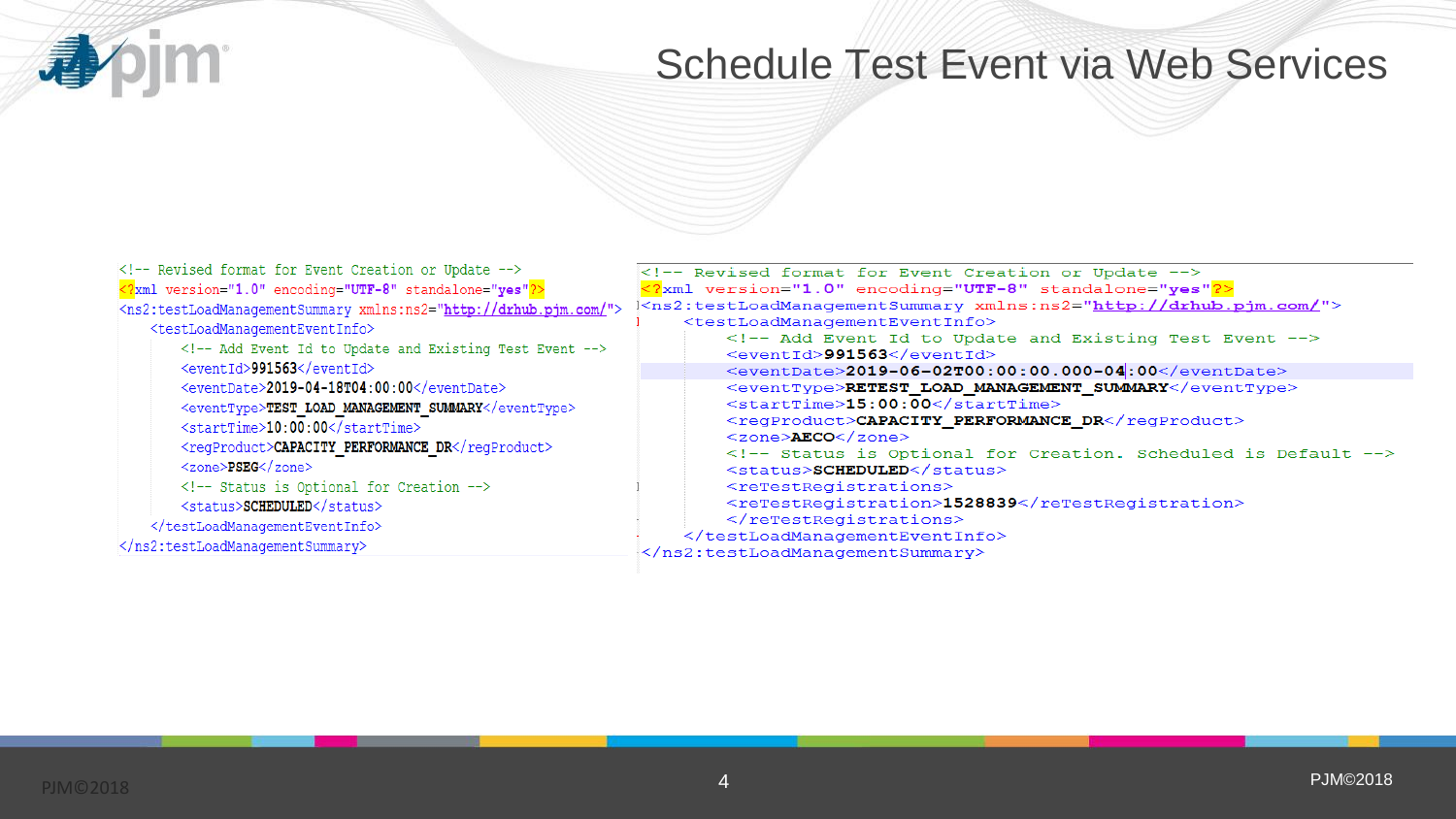**小心** 

# Scheduled Test Events

| Admin $\Psi$<br>My Tools $\blacktriangledown$<br>PJM   PJM Interconnection (GLENNELONG)   Sign O<br>Stage Jefferson                                                                                                                                                                                                                                 |                                                                  |                      |                  |                           |            |                                        |                                                            |              |        |                          |     |                       |  |
|-----------------------------------------------------------------------------------------------------------------------------------------------------------------------------------------------------------------------------------------------------------------------------------------------------------------------------------------------------|------------------------------------------------------------------|----------------------|------------------|---------------------------|------------|----------------------------------------|------------------------------------------------------------|--------------|--------|--------------------------|-----|-----------------------|--|
|                                                                                                                                                                                                                                                                                                                                                     |                                                                  | DR Hub               |                  |                           |            |                                        |                                                            |              |        |                          |     |                       |  |
| Event Search                                                                                                                                                                                                                                                                                                                                        |                                                                  |                      |                  |                           |            |                                        |                                                            |              |        |                          |     |                       |  |
| <b>Tasks</b>                                                                                                                                                                                                                                                                                                                                        | Events<br><b>Registrations</b><br><b>Meter Data</b><br>Locations |                      |                  | <b>Energy Settlements</b> | Compliance | <b>Dispatch Groups</b>                 | <b>RERRA</b><br><b>Account and Users</b><br><b>Reports</b> |              |        |                          |     |                       |  |
|                                                                                                                                                                                                                                                                                                                                                     | From 04/17/2019                                                  | To 04/24/2019        | Reset<br>Refresh |                           |            | <b>Contract Contract</b>               | <b>New Test Event</b>                                      |              |        |                          |     |                       |  |
| <b>Actions</b>                                                                                                                                                                                                                                                                                                                                      | Event ID<br>$\bullet$                                            | Notify Time $\Theta$ | Start Time ▼     | End time $\Theta$         | All        | <b>Event Type</b>                      | <b>Status</b><br><b>All</b><br>$\mathbf{v}$                | $\mathbf{v}$ | Reg ID | <b>Registration Name</b> | All | <b>Dispatch Group</b> |  |
| $\begin{picture}(20,20) \put(0,0){\line(1,0){10}} \put(15,0){\line(1,0){10}} \put(15,0){\line(1,0){10}} \put(15,0){\line(1,0){10}} \put(15,0){\line(1,0){10}} \put(15,0){\line(1,0){10}} \put(15,0){\line(1,0){10}} \put(15,0){\line(1,0){10}} \put(15,0){\line(1,0){10}} \put(15,0){\line(1,0){10}} \put(15,0){\line(1,0){10}} \put(15,0){\line(1$ | 1662809                                                          |                      | 4/22/2019 10:00  |                           |            | <b>RE-TEST Load Management Summary</b> | Scheduled                                                  |              |        |                          |     |                       |  |
| $\overline{\mathscr{P}}$                                                                                                                                                                                                                                                                                                                            | 1662560                                                          |                      | 4/18/2019 14:00  |                           |            | <b>TEST Load Management Summary</b>    | Scheduled                                                  |              |        |                          |     |                       |  |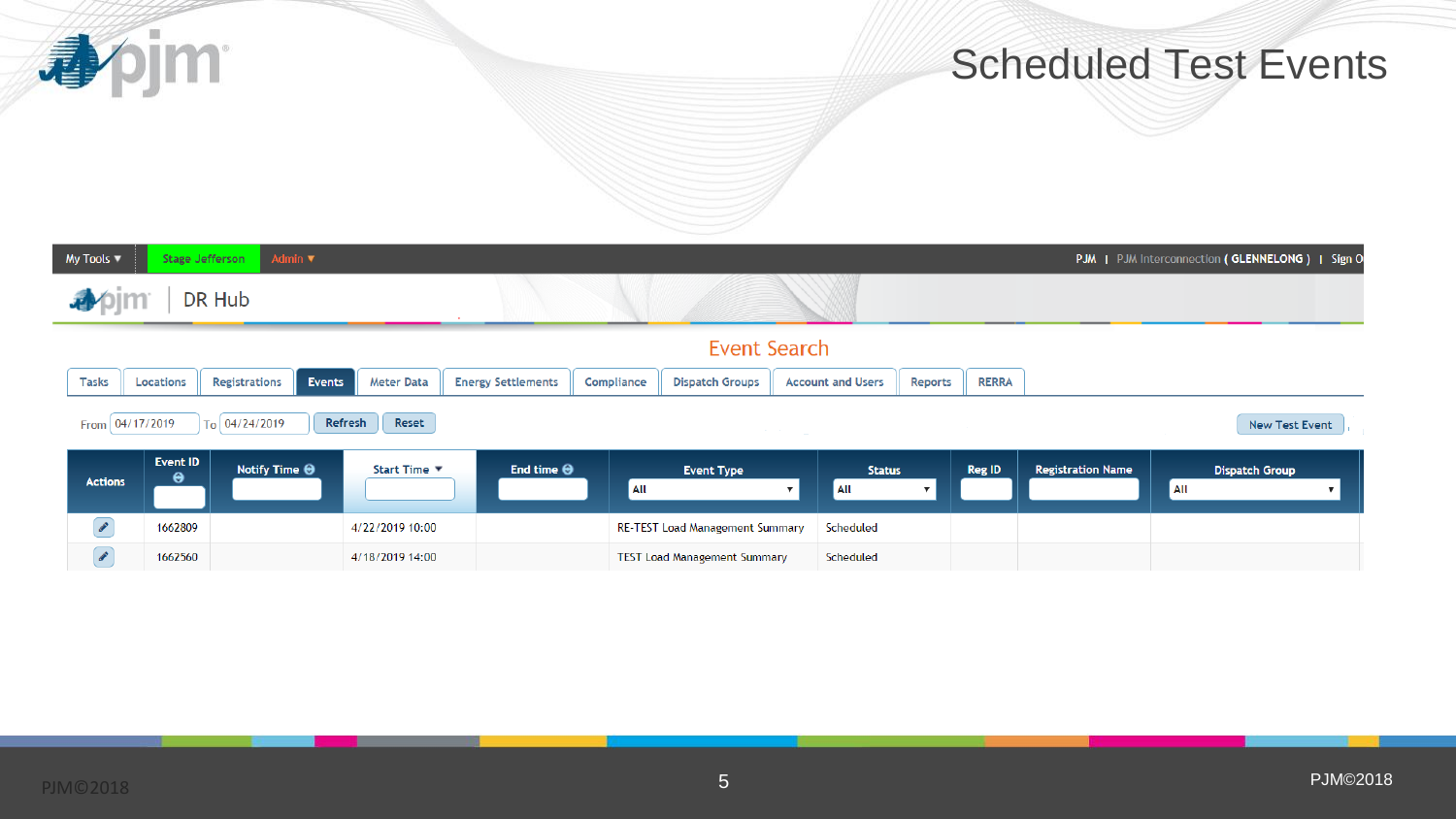

# Test Event Day – Timeline

- 12:00
	- ‒ Long\_120 lead time registrations receive event notification via web services
		- CSP acknowledges receipt via web services
- 13:00
	- ‒ Short\_60 lead time registrations receive event notification via web services
		- CSP acknowledges receipt via web services
- 13:30
	- ‒ Quick\_30 lead time registrations receive event notification via web services
		- CSP acknowledges receipt via web services
- 14:00 Test event starts
- 15:00 Test event ends
	- ‒ All lead time registrations receive event end notification via web services
		- CSP acknowledges receipt via web services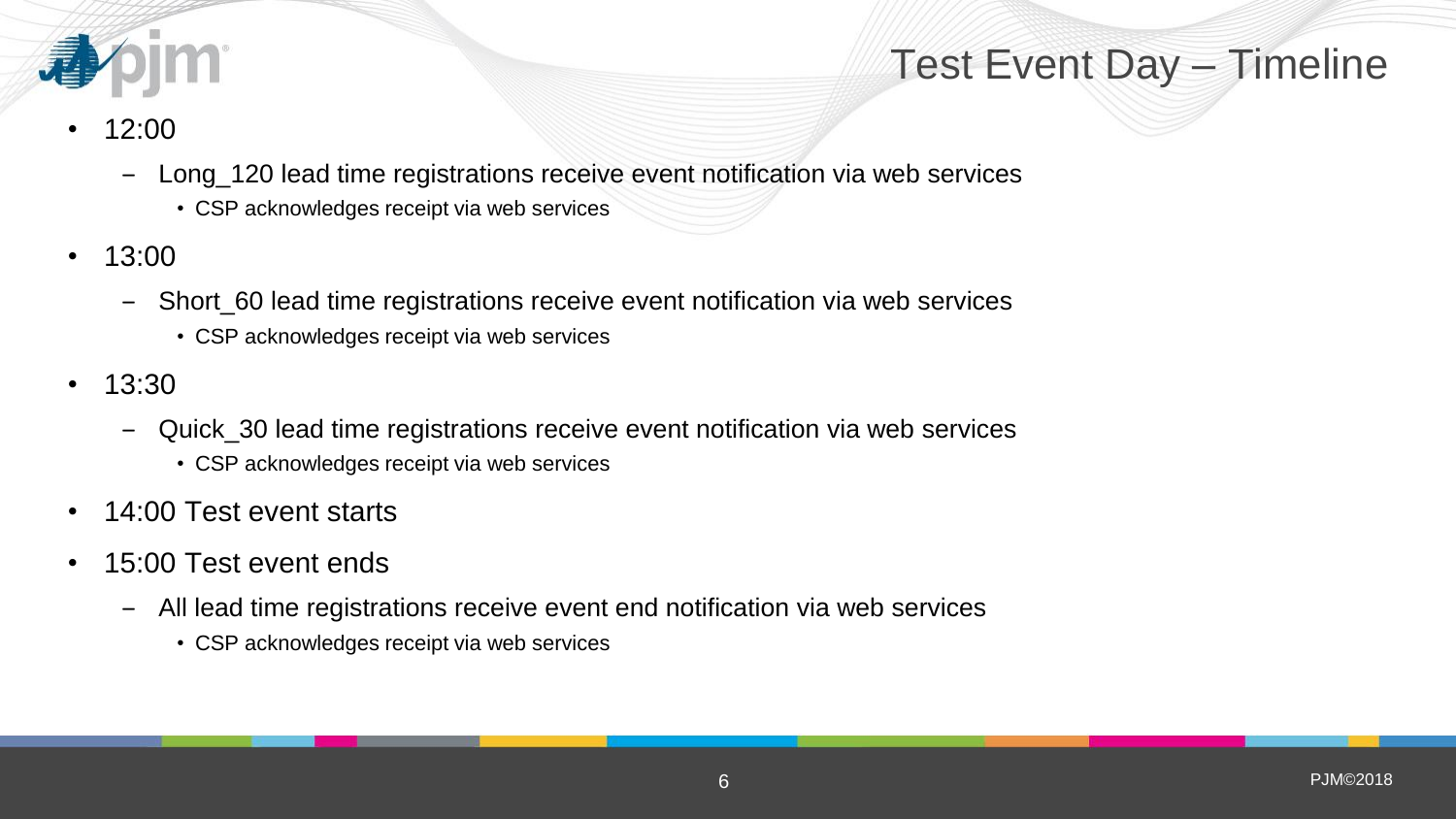

#### Unacknowledged Test Event Notice

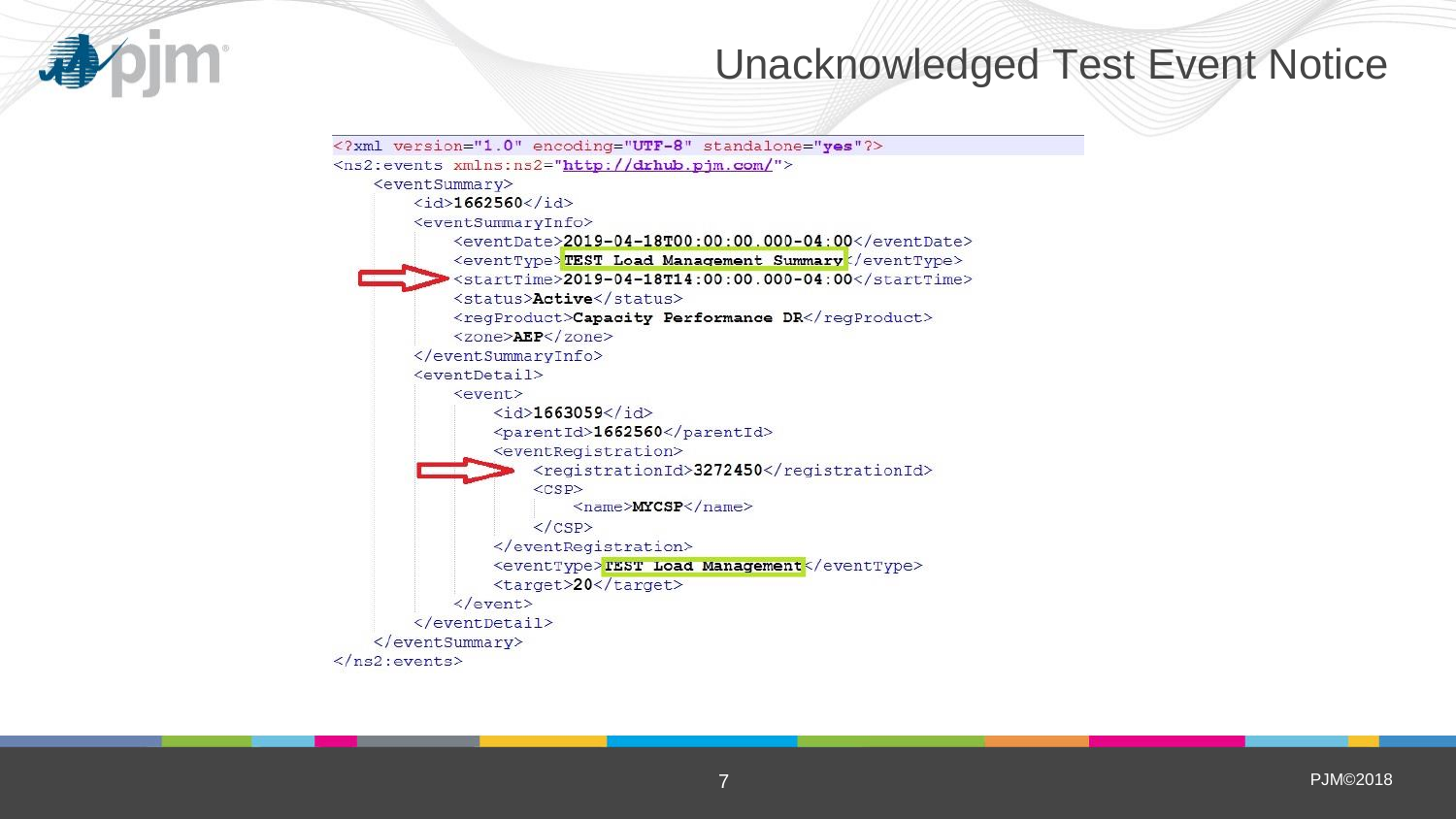

#### Acknowledged Test Event Reply

<?xml version="1.0" encoding="UTF-8" standalone="yes"?> <ns2:events xmlns:ns2="http://drhub.pjm.com/">  $\leq$  event Summary>  $\langle$ id>1662560</id> <eventSummaryInfo> <eventDate>2019-04-18T00:00:00.000-04:00</eventDate> <eventType>TEST Load Management Summary</eventType> <startTime>2019-04-18T14:00:00.000-04:00</startTime> <status>Active</status> <regProduct>Capacity Performance DR</regProduct> <zone>AEP</zone> </eventSummarvInfo>  $<$ eventDetail>  $<$ event $>$  $\langle$ id>1663059 $\langle$ id> <parentId>1662560</parentId> <eventRegistration> <registrationId>3272450</registrationId>  $\langle CSP\rangle$  $\langle$ name $\rangle$ MYCSP $\langle$ /name $\rangle$  $\langle$ /CSP> </eventRegistration> <eventType>TEST Load Management</eventType> <acknowledgeDate>2019-04-18T14:11:28.640-04:00</acknowledgeDate> <target>20</target>  $\langle$ /event>  $\langle$ /eventDetail> </eventSummary>  $\langle$ /ns2:events>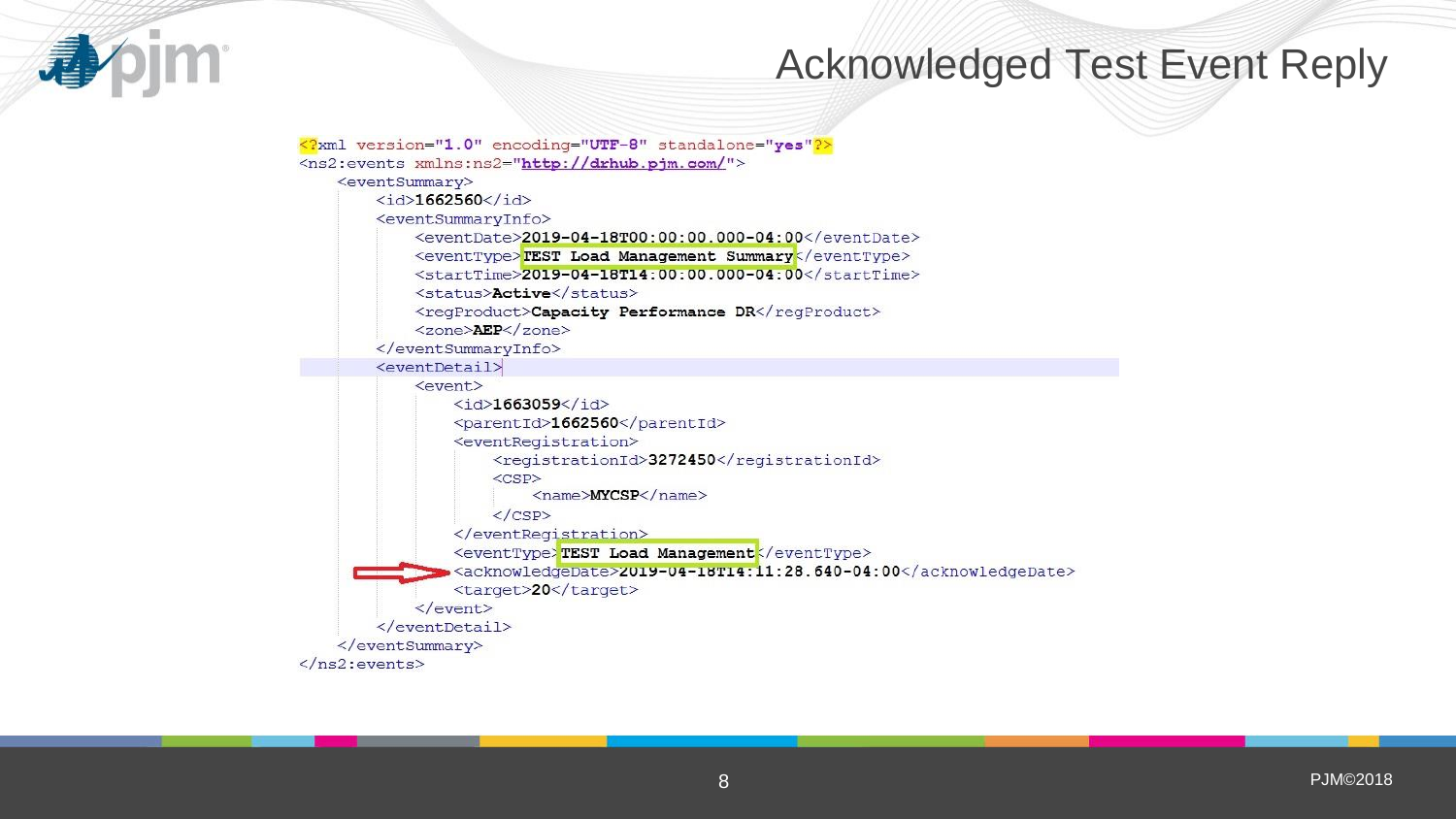#### Test Event Completed



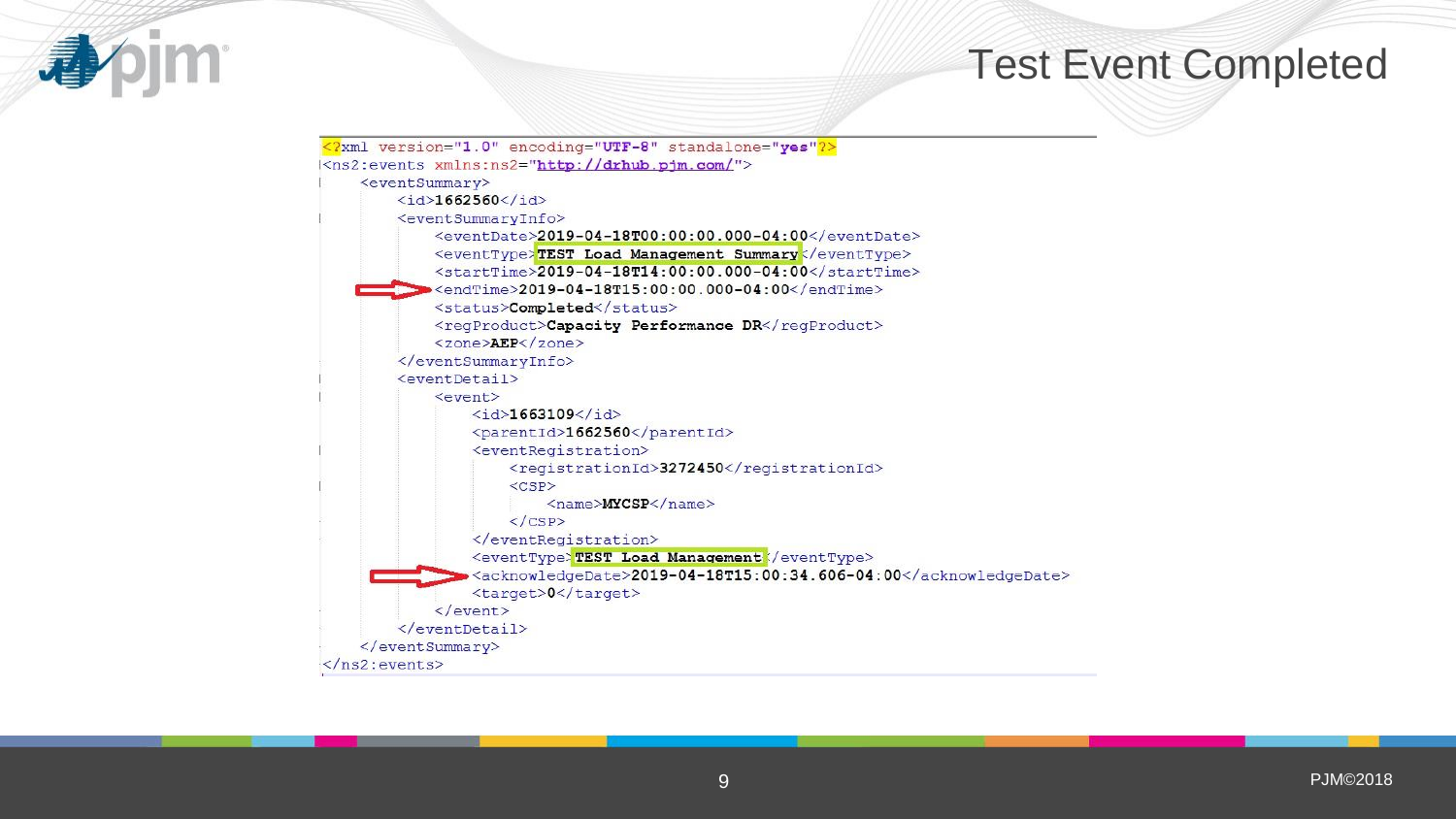

#### Test Event Readiness

- If you have not yet enabled your system to receive and acknowledge TEST Load Management type events, please enabled your system to do so by 6/1/2019.
- Available Event Types
- LOAD MANAGEMENT EVENT=true
- REAL TIME DISPATCH EVENT=true
- SYNCHRONIZED\_RESERVED\_EVENT=true
- TEST\_LOAD\_MANAGEMENT=true
- ZONAL EMERGENCY ENERGY EVENT=true